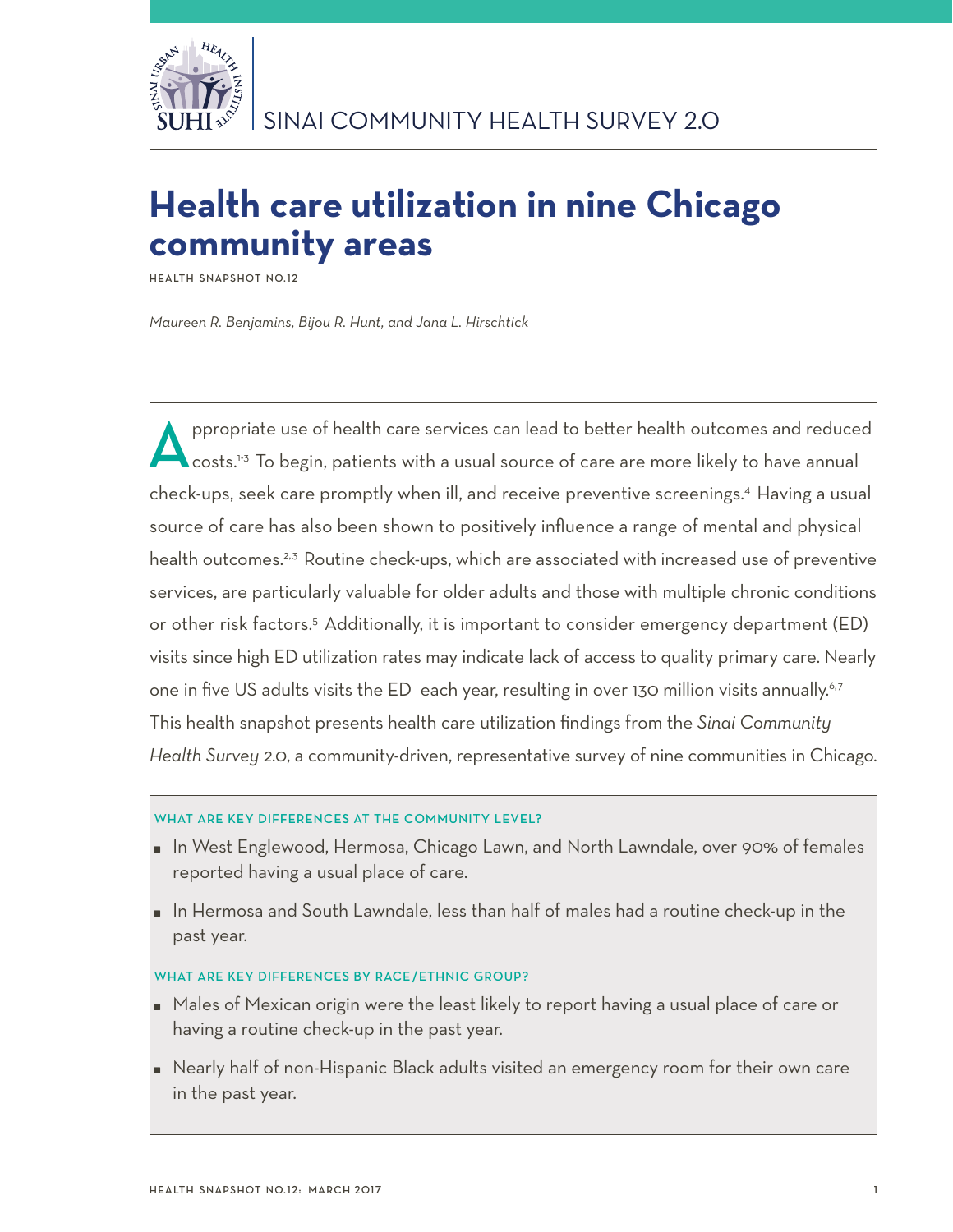

## Figure 1: **Percent with a usual place of health care by community area and sex**

*Sampled West Town community area west of Western Avenue only* us data source: *National Health Interview Survey, 2015 (age-adjusted)*

- The percentage of females with a usual place of health care ranged from a high of 97% for females in West Englewood to a low of 83% for females in West-West Town.
- The percentage of males with a usual place of health care ranged from a high of 87% for males in West Englewood to a low of 63% for males in Gage Park.

## Figure 2: **Percent with a usual place of health care by race/ethnicity and sex**



us data source: *National Health Interview Survey, 2015 (age-adjusted) Rao-Scott Chi-Square p-value = 0.0370 (males); p = 0.1665 (females)*

- Among females, the percentage with a usual place of health care was highest for non-Hispanic Black females (96%) and lowest for females of Puerto Rican origin (85%). These differences were not statistically significant.
- There was a statistically significant difference in the percentage of males with a usual place of health care by race/ethnic group, which was highest for non-Hispanic White males (82%) and lowest for males of Mexican origin (66%).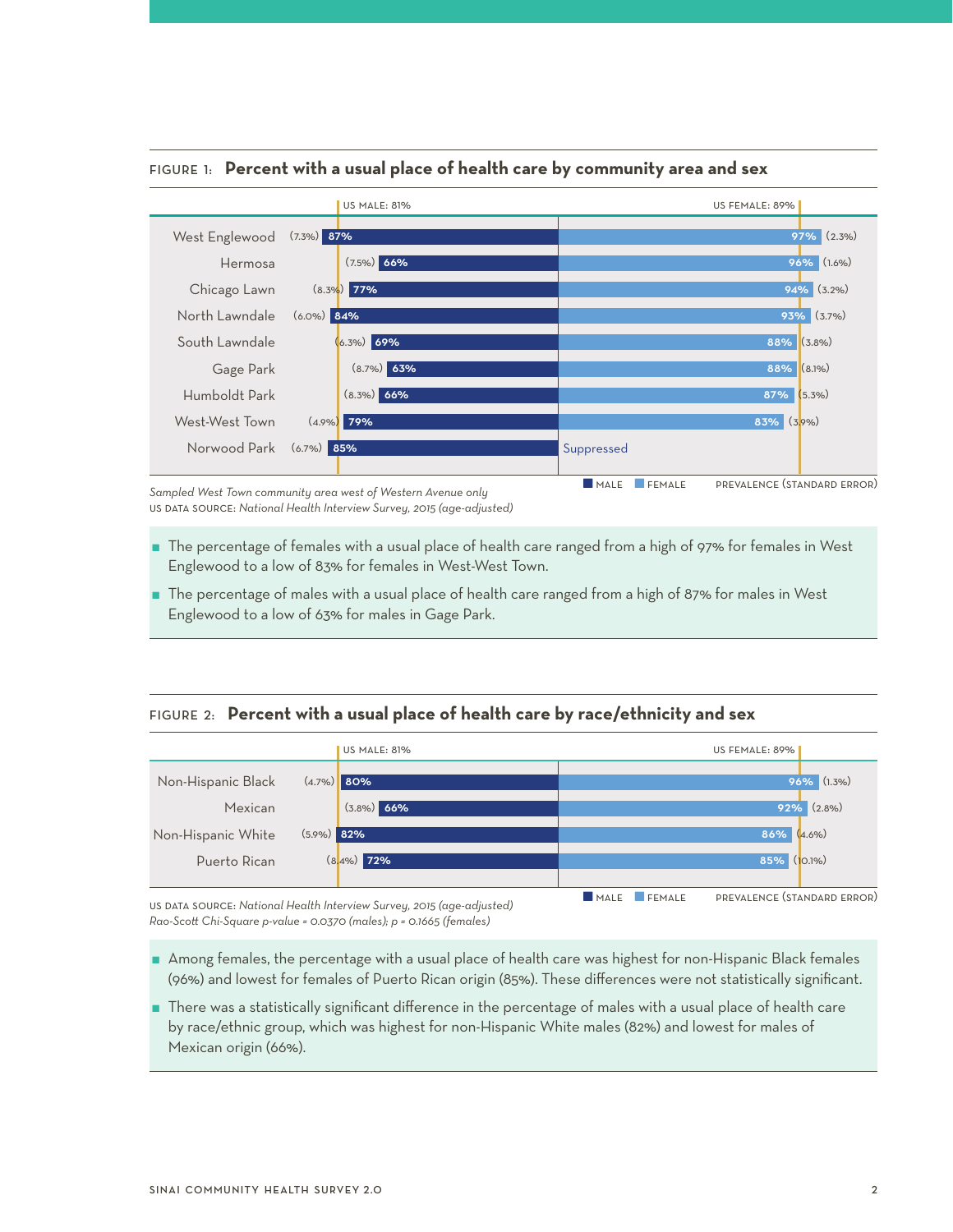

## Figure 3: **Percent with routine check-up in past year by community area and sex**

*Sampled West Town community area west of Western Avenue only No national comparison data available*

- The percentage of females with a routine check-up in the past year ranged from a high of 93% for females in West Englewood to a low of 62% for females in South Lawndale.
- The percentage of males with a routine check-up in the past year ranged from a high of 80% for males in Norwood Park to a low of 46% for males in South Lawndale.

# Figure 4: **Percent with routine check-up in past year by race/ethnicity and sex**



*No national comparison data available*

*Rao-Scott Chi-Square p-value = 0.0275 (males); p = 0.0413 (females)*

- There was a statistically significant difference in the percentage of females with a routine check-up in the past year by race/ethnic group, which was highest for non-Hispanic Black females (84%) and lowest for non-Hispanic White females (66%).
- There was also a statistically significant difference in the percentage of males with a routine check-up in the past year by race/ethnic group, which was highest for non-Hispanic White males (70%) and lowest for males of Mexican origin (50%).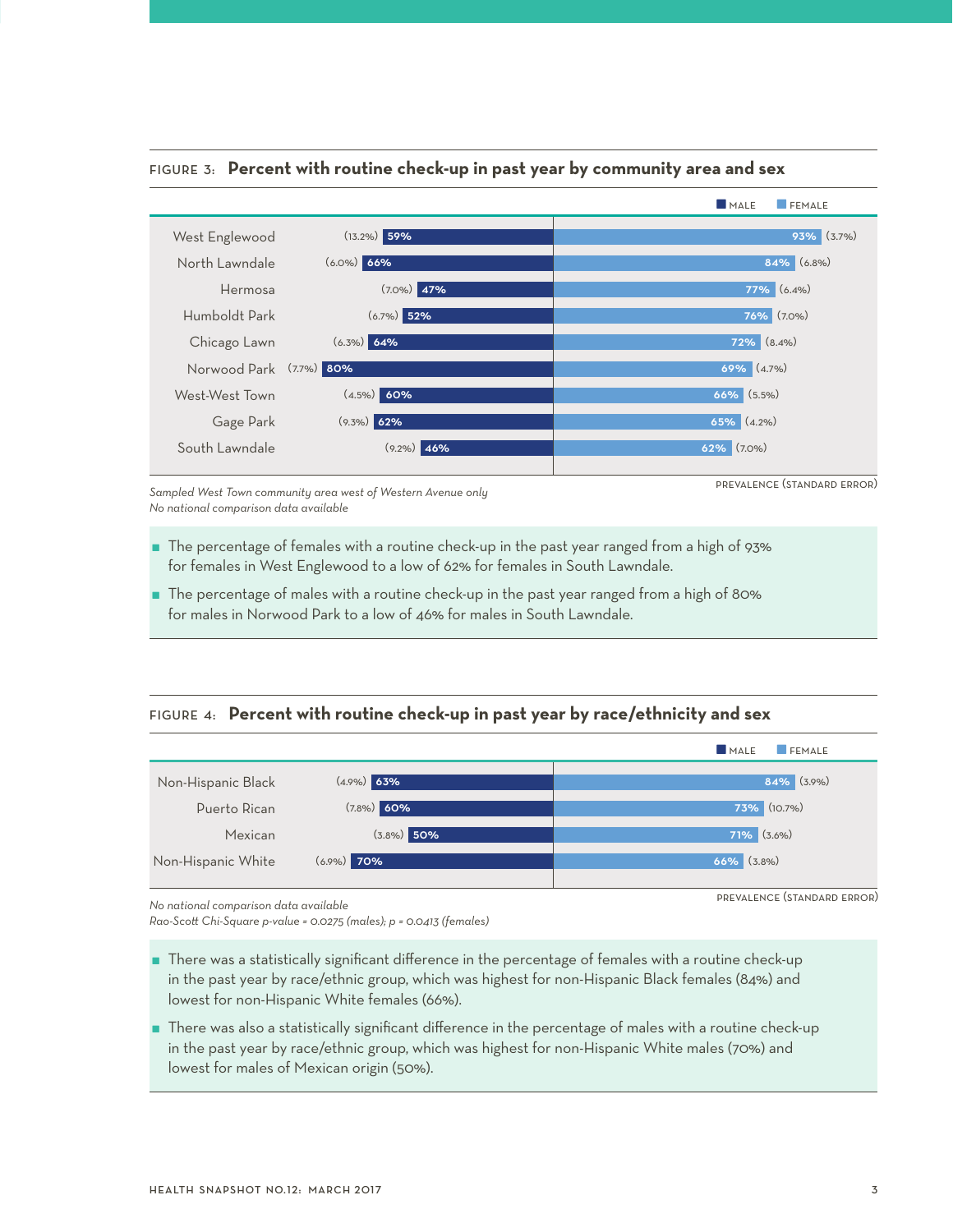

# Figure 5: **Percent who visited emergency room for own care in past year by community area and sex**

*Sampled West Town community area west of Western Avenue only* us data source: *National Health Interview Survey, 2015*

prevalence (standard error)

- The percentage of females who visited an emergency room for their own care in the past year ranged from a high of 54% for females in West Englewood to a low of 15% for females in Gage Park.
- The percentage of males who visited an emergency room for their own care in the past year ranged from a high of 55% for males in West Englewood to a low of 17% for males in Gage Park.

# Figure 6: **Percent who visited emergency room for own care in past year by race/ethnicity and sex**

|                    |               | <b>US MALE: 17%</b> |               | US FEMALE: 20% | MALE             | <b>FEMALE</b> |
|--------------------|---------------|---------------------|---------------|----------------|------------------|---------------|
| Non-Hispanic Black | $(5.0\%)$ 49% |                     |               |                |                  | $49%$ (5.2%)  |
| Puerto Rican       | $(7.5\%)$ 45% |                     |               |                | 41%              | $(11.0\%)$    |
| Mexican            |               | $(4.2\%)$ 22%       |               |                | $23\%$ (3.7%)    |               |
| Non-Hispanic White |               |                     | $(3.4\%)$ 13% |                | $(7.5\%)$<br>24% |               |

prevalence (standard error)

us data source: *National Health Interview Survey, 2015*

*Rao-Scott Chi-Square p-value < 0.0001 (males); p = 0.0006 (females)*

- There was a statistically significant difference in the percentage of females who visited an emergency room for their own care by race/ethnic group, which was highest for non-Hispanic Black females (49%) and lowest for females of Mexican origin (23%).
- There was also a statistically significant difference in the percentage of males who visited an emergency room for their own care by race/ethnic group, which was highest for non-Hispanic Black males (49%) and lowest for non-Hispanic White males (13%).